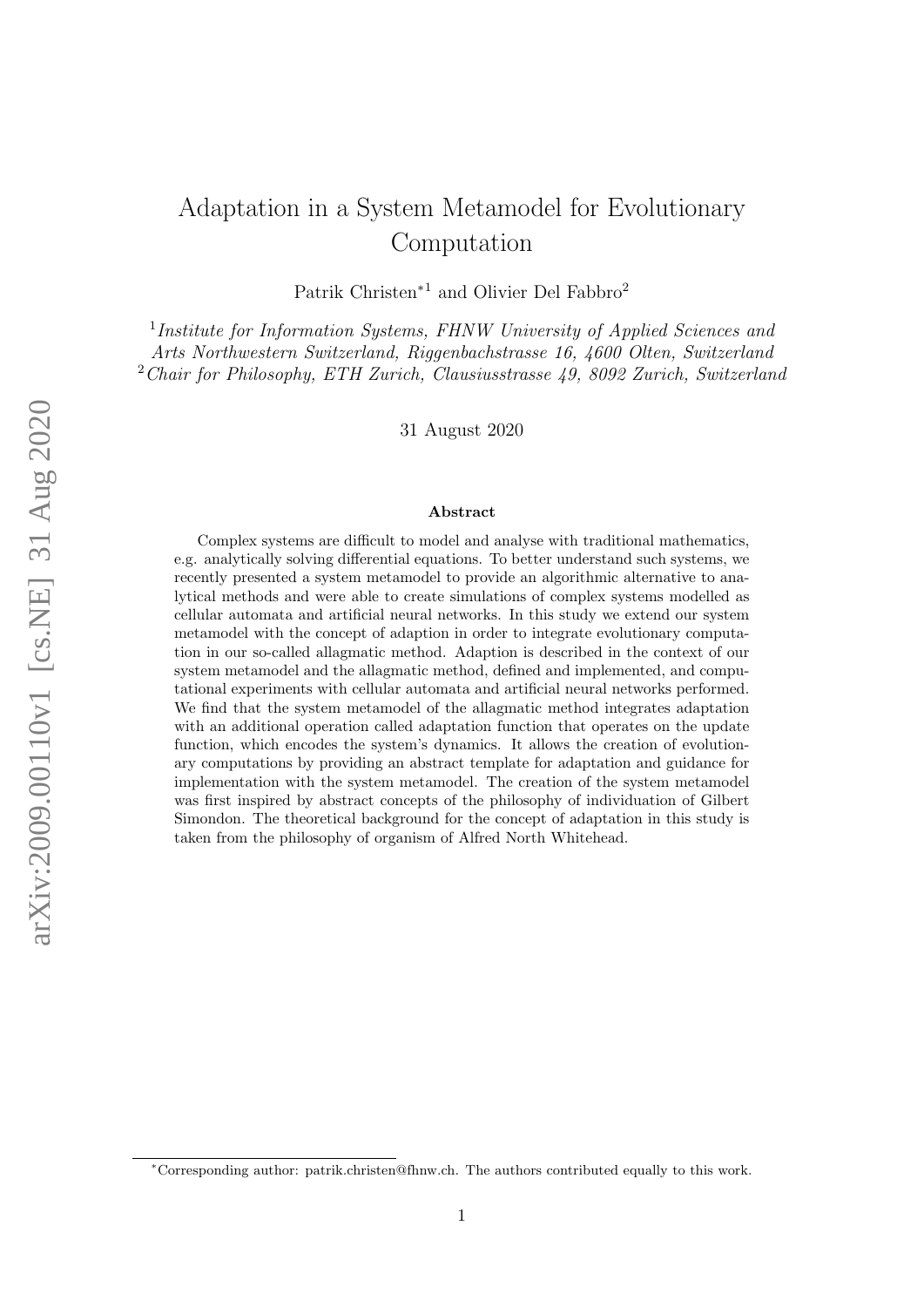# 1 Introduction

The history of evolutionary computation is an entangled one. In the 1960s the Germans Ingo Rechenberg, Hans-Paul Schwefel and the Americans Lawrence J. Fogel and John H. Holland developed simultaneously methods for evolutionary computation, calling them different names such as evolution strategies (Evolutionsstrategie) in the case of Rechenberg, evolutionary programming in the case of Fogel, and genetic algorithms in the case of Holland [\[1,](#page-8-0) [2\]](#page-8-1).

Over time the different methods were developed further, improved, and became more efficient. By the beginning of the 1990s the field of evolutionary computation was more and more instantiated with scientific societies and journals being created. Contributing to this scientific enterprise was not only the increasing efficiency of the methods but also the applicability thereof. E.g. genetic algorithms are used in all sorts of fields including computational materials discovery to search for certain nanoparticle alloys [\[3\]](#page-8-2), palaeontology to resolve the influence of environmental change on biodiversity [\[4\]](#page-8-3), and molecular biology to classify and explore high throughput sequencing data [\[5\]](#page-8-4).

The applicability of evolutionary computation coincides with the purpose of these methods: general concepts that are being used to solve computational problems [\[2\]](#page-8-1). This also led to a different understanding of the concept of intelligence, i.e. instead of believing that the rules underlying intelligence can be encoded in a top-down fashion, a bottom-up approach is being used in which very simple rules are encoded and let to evolve over time [\[6\]](#page-8-5). This also leads to the observation of complex behaviour: self-organisation into patterns, chaotic behaviour, adaptive interaction and so on [\[7\]](#page-8-6).

One key element in evolutionary computation and which allows to grasp the behaviour of systems in the first place is the concept of adaptation. That is to say, adaptation consists of a certain target or end at the global level, an optimisation or fitness function to achieve that end, and a fitness measure. Finding that end is an iterative process. From a systems theoretic point of view however and this will be the main issue in this paper adaptation can happen at different levels and in different manners: i.e. either the set of rules can be adapting or the agents, cells or elements or simply the boundary conditions of a system.

We recently presented a system metamodel to model systems [\[8,](#page-8-7) [9,](#page-8-8) [10\]](#page-8-9), especially complex systems, that allows to follow the process of creation of computer models and thereby to better understand that process. Based on philosophical concepts borrowed from the philosophy of Gilbert Simondon [\[11\]](#page-8-10), the generic model building blocks entity representing an element or agent, milieu representing the interaction of entities within a neighbourhood, and update function representing the rule or law each entity is following in a system were defined and implemented in computer code. In this study, we want to extend our system metamodel by explicitly accounting for adaptive agents. We already defined an adaptation function in addition to the update function that changes the rules or law of the update function [\[10\]](#page-8-9), however, in the present study we provide a description of it in the context of adaptation and complex adaptive systems as well as its implementation in computer code within the system metamodel. To give adaptation a theoretical grounding, we rely on the philosophy of organism of Alfred N. Whitehead. We show that Whitehead's philosophy of organism is quite similar to Simondon's philosophy of individuation and at the same time Whitehead deepens his thoughts on the concept of adaptation suitable for implementation in our system metamodel. The goal of this system metamodel is not necessarily optimisation or efficiency but the better understanding of computational processes in evolutionary computation.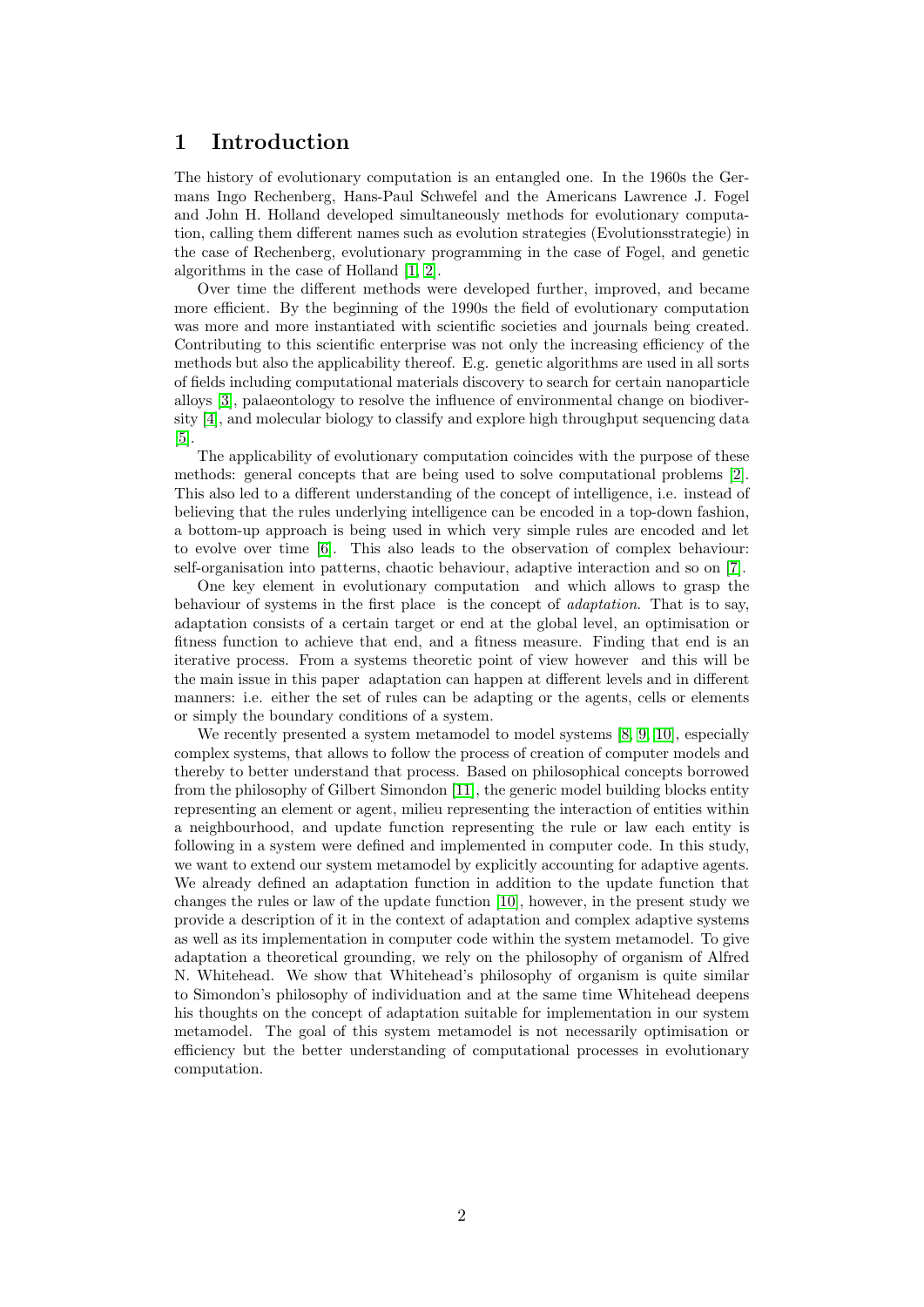### 2 System Metamodel

Using the recently developed and implemented metamodel for modelling systems, we directly [\[8\]](#page-8-7) and automatically [\[9\]](#page-8-8) created cellular automata and artificial neural networks with the basic building blocks of the metamodel. The system metamodel is inspired by the philosophical concepts structure and operation as proposed by Simondon to describe a system [\[11\]](#page-8-10). Each system, natural or artificial, consists of at least one structure capturing the spatial dimension and at least one operation capturing the temporal dimension. Operation is thereby acting on the structure over time. We formally defined this at the most abstract level as follows [\[10\]](#page-8-9):

**Definition 2.1.** Let SM denote a model of a system, S its set of structures or spatial domains, and O its set of operations or temporal domains. Then  $\mathcal{SM}$  is a  $(s+o)$ -tuple consisting of s structures and o operations, where  $s, o \geq 1$  and therefore:

$$
SM := (\hat{s}_1, \hat{s}_2, \hat{s}_3, \dots, \hat{s}_s, \hat{o}_1, \hat{o}_2, \hat{o}_3, \dots, \hat{o}_o),
$$
\n(1)

where  $\hat{s}_i \in S \wedge \hat{o}_j \in O$ .

More concretely, structure S and operation O are described in more detail by further dividing them into more specific but still general concepts. Guided by the systems view, systems are made up by interacting entities defined with an entity etuple  $\mathcal{E} = (\hat{e}_1, \hat{e}_2, \hat{e}_3, \dots, \hat{e}_e)$ , where  $\hat{e}_i \in Q$  with Q being the set of k possible states [\[10\]](#page-8-9). These entities are interacting with each other within a certain neighbourhood or milieu defined with the milieus e-tuple  $M = (\hat{M}_1, \hat{M}_2, \hat{M}_3, \dots, \hat{M}_e)$ , where  $\hat{M}_i =$  $(m_1, \hat{m}_2, \hat{m}_3, \dots, \hat{m}_m)$  is the milieu of the *i*-th entity  $\hat{e}_i$  of  $\mathcal E$  consisting of m neighbours of  $\hat{e}_i$  [\[10\]](#page-8-9). Additionally, there can be structures for storing some information used by operations. The most basic operation updates the states of an entity depending of the states of neighbouring entities and some local rules. We defined it as an update function  $\phi: Q^{m+1} \to Q$  and introduced the structure U storing the rules or logic of the function [\[10\]](#page-8-9). Within the context of evolutionary computation, we introduce here a further operation acting on the structure  $\mathcal U$  and that is capable of adapting or changing them. We defined it as an adaptation function  $\psi$  with its own logic stored in the structure  $\mathcal{A}$  [\[10\]](#page-8-9). We can now give a more complete definition of structure and operation as follows:

**Definition 2.2.** The set of structures S consists of the entities e-tuple  $\mathcal{E} = (\hat{e}_1, \hat{e}_2, \hat{e}_3, \dots, \hat{e}_e)$ , where  $\hat{e}_i$  is in the set Q of k possible states, the milieus e-tuple  $\mathcal{M} = (\hat{\mathcal{M}}_1, \hat{\mathcal{M}}_2, \hat{\mathcal{M}}_3, \dots, \hat{\mathcal{M}}_e),$ where  $\hat{\mathcal{M}}_i = (\hat{m}_1, \hat{m}_2, \hat{m}_3, \dots, \hat{m}_m)$  is the milieu of the *i*-th entity  $\hat{e}_i$  of  $\mathcal E$  consisting of m neighbours of  $\hat{e}_i$ , the update rules u-tuple U, the adaptation rules a-tuple A, the adaptation end p-tuple P, and possibly further structures  $\tilde{s}_i$ , leading to the following definition [\[10\]](#page-8-9):

$$
S \coloneqq \{ \mathcal{E}, Q, \mathcal{M}, \mathcal{U}, \mathcal{A}, \mathcal{P}, \dots, \tilde{s}_s \}. \tag{2}
$$

Definition 2.3. The set of operations O consists of, at least, an update function  $\phi(\hat{e}_i, \hat{\mathcal{M}}_i, t, \mathcal{U})$ , and optionally an adaptation function  $\psi(g, \mathcal{A}, \mathcal{P}, l)$  as well as possible further operations  $\tilde{o}_j$ , leading to the following definition [\[10\]](#page-8-9):

$$
O := \{ \phi(\hat{e}_i, \hat{\mathcal{M}}_i, t, \mathcal{U}), \psi(g, \mathcal{A}, \mathcal{P}, l), \dots, \tilde{o}_o \},\tag{3}
$$

where  $t$  is the number of time steps,  $g$  the number of adaptation iterations, and  $l$  the loss tolerance.

It follows that  $\mathcal{SM}$  can be described more precisely [\[10\]](#page-8-9):

**Definition 2.4.** Let SM denote a model of a system, S its set of structures or spatial domains capturing entities in  $\mathcal E$  and their possible states in  $Q$  and local neighbourhood or milieu in  $\mathcal M$  and structures related to update function in  $\mathcal U$  and to the adaptation function in  $A$  and  $P$ , and  $O$  its set of operations or temporal domains capturing the dynamic state transitions of the entities  $\mathcal E$  with the function  $\phi$  and possible adaptations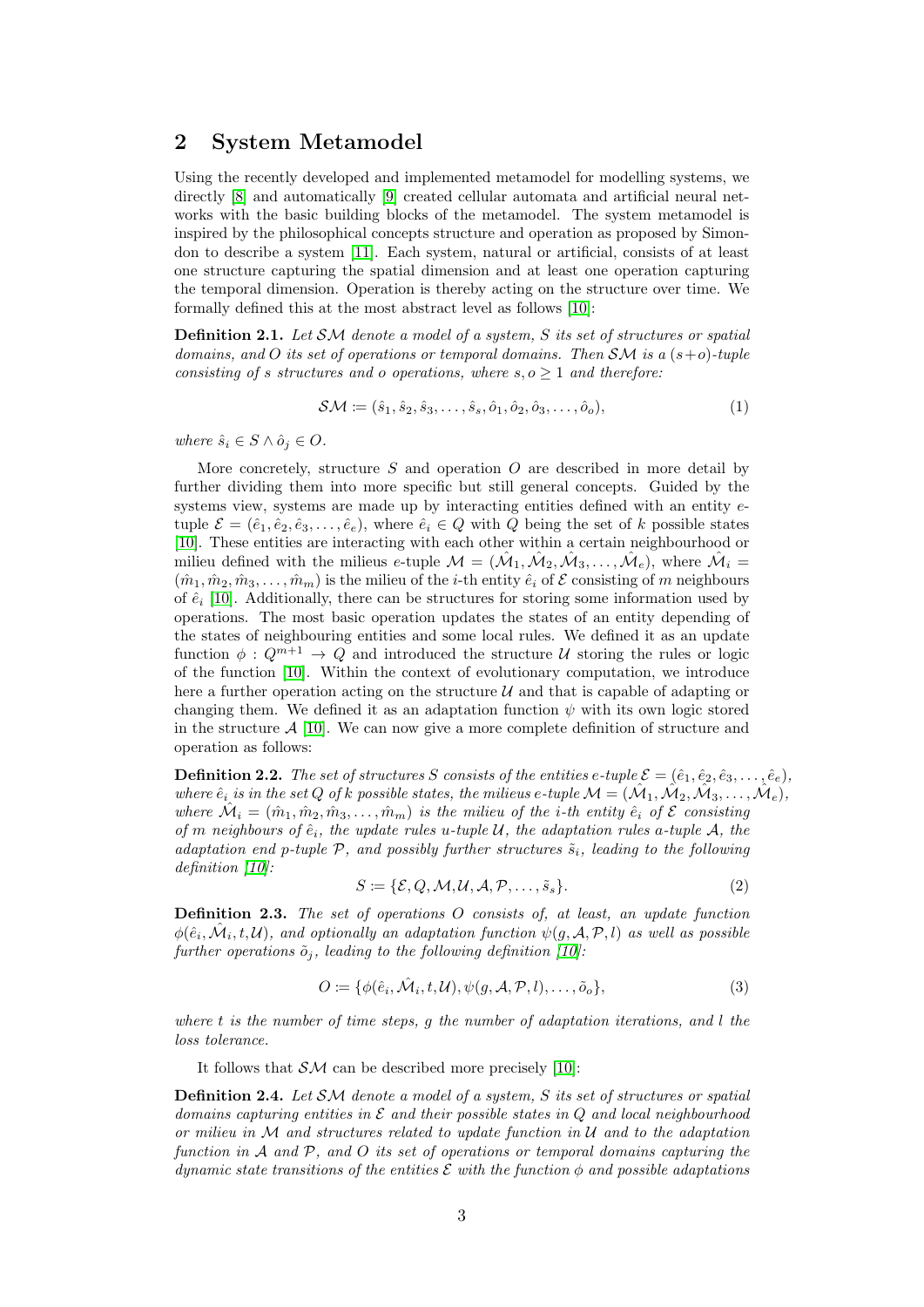or evolutions of the system with the function  $\psi$ . Then SM is a  $(s+o)$ -tuple consisting of s structures and o operations, where  $s, o \geq 1$  and therefore:

$$
\mathcal{SM} := (\mathcal{E}, Q, \mathcal{M}, \mathcal{U}, \mathcal{A}, \mathcal{P}, \dots, \hat{s}_s, \phi, \psi, \dots, \hat{o}_o),
$$
\n<sup>(4)</sup>

where  $\hat{s}_i \in S \wedge \hat{o}_i \in O$ .

The system metamodel is applied in the so-called allagmatic method[\[8\]](#page-8-7) following three different regimes (Fig. [1\)](#page-3-0): In the virtual regime, the system metamodel is described abstractly. In the metastable regime, structure and operation are combined and fed with model parameters. This creates an actual system that can be run in the actual regime.

In this study, we added the adaptation operation to the system metamodel implementation as well as reimplemented the rest of the metamodel in accordance with the definitions above. As in the previous implementation [\[8\]](#page-8-7) and guided by the philosophy of Simondon [\[11\]](#page-8-10), object-oriented programming and template meta-programming in C++ was used. Classes are used to implement structures as member data and operations as methods in the virtual regime. Since the model parameters become concrete only through parametrisation in the metastable regime, generic types used in the virtual regime implemented with a vector template.



<span id="page-3-0"></span>Figure 1: The allagmatic method consisting of a system metamodel that is abstractly described in the virtual regime, concretised with parameters in the metastable system, and run or executed in the actual regime. Adaptation as introduced in this study is occurring between the metastable and actual regime.

# 3 Meta-Theoretic Definition of Adaptation

Before describing how the adaptation function is integrated into the allagmatic method and system metamodel, and how it operates in concrete models such as cellular automata and artificial neural networks, it is necessary to give philosophical definitions of adaptation on a meta-theoretical level and how it was implemented. These metatheoretical definitions of adaptation in turn follow the philosophy of organism of Alfred North Whitehead, because his philosophy is on the one hand similar to that of Simondon [\[12\]](#page-8-11), and on the other hand Whitehead has produced a more thorough analysis and deployment of the concept of adaptation.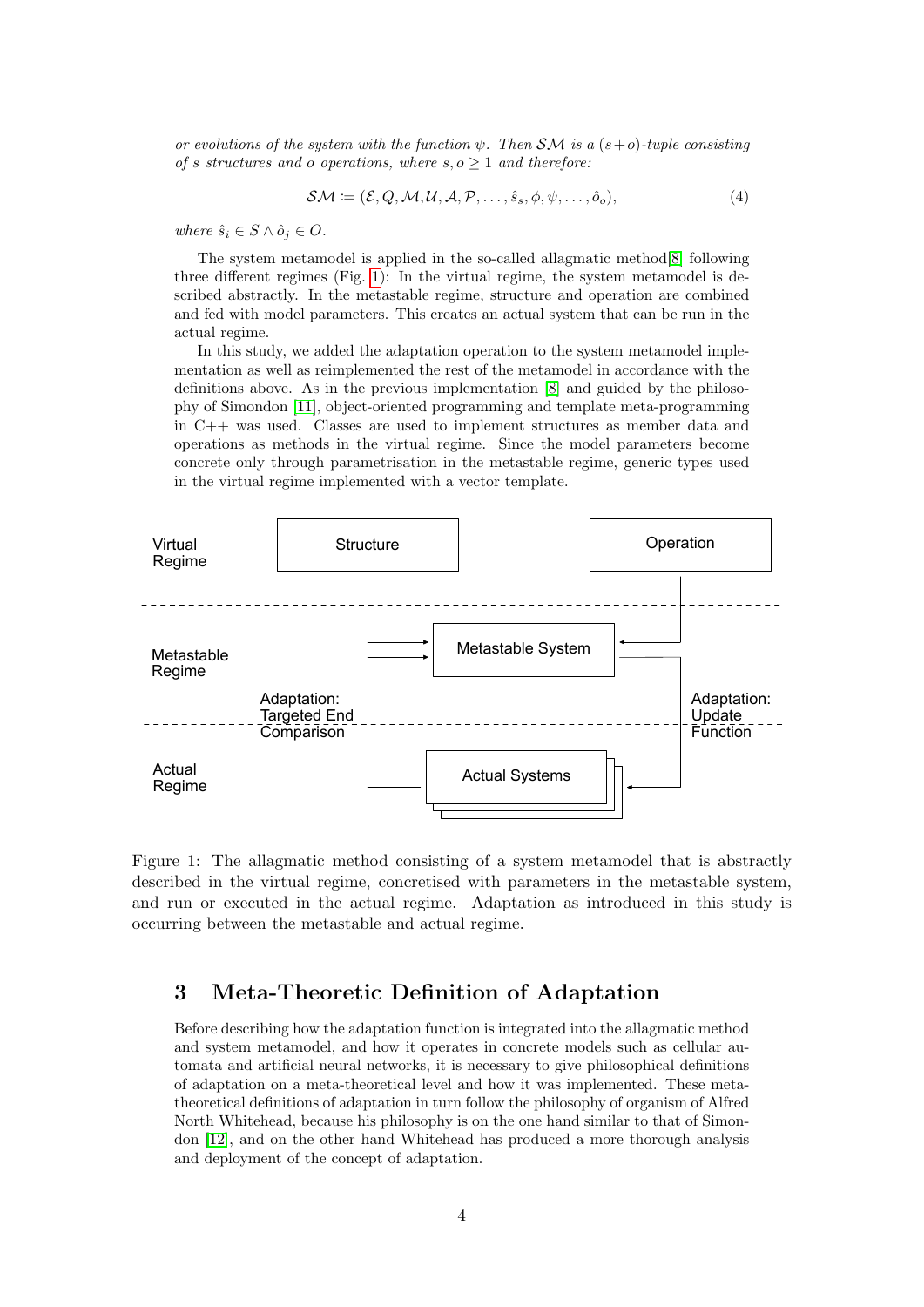Already in our previous studies [\[8,](#page-8-7) [9,](#page-8-8) [10\]](#page-8-9) the concept of entity, which constitutes the very basic structure of any computer model, is borrowed from Whiteheads philosophy of organism, when he uses the concept of actual entity to denote the final real things of which the world is made up. [\[13\]](#page-8-12). Similar to our model in which entities form together a milieu or neighbourhood, Whitehead believes that actual entities form together a so-called nexus. But actual entities are in turn only capable of forming such a nexus because of their prehension of each other. Prehension is thus the abstract concept analogous to the change of rules in the update function that defines how entities enter into a relational setting of reciprocal influence.

The important point in regard to adaptation is that it gives the entities not only a goal, target, or end (a telos in philosophical terms) that needs to be attained (or a problem to be solved), adaptation also gradually allows to define order respectively disorder. This means that those entities which together form a first nexus are then fully ordered, when the attainment of an end, goal, or target is achieved. Hence, when the behaviour of entities is structured through an adaptive operation (an adaptation function) and the given end of that function is attained, a so-called society or an individual is formed. Society, as it is defined by Whitehead, should therefore not be understood in the narrow and common sense of a social gathering of humans studied by sociology. It is rather the computed states of the system of every iteration stored in the program, which is the actual system that reaches its end. In contrast to prehension, this is the structural view upon the system.

For both, a nexus of interacting entities and a society, all entities interact together in order to follow a certain path (update function) but only in a society an end is attained (adaptation function). This phenomenon can, according to Whitehead, also be observed in biology or physics, when molecules form a cell or waves and electrons an electromagnetic field. We will see in the next section that this conceptual difference between an individual or a society and a nexus is important because it allows to describe those computed iterations, which did not attain the pre-defined end. These results that did not attain the end, but nevertheless produced certain patterns, are in this sense disordered. Nexs (the plural of nexus) are thus defined as actual systems that did not reach the targeted end. When a society is ordered, i.e. when it has attained a certain end, it is self-sustaining; in other words, that it is its own reason. [\[13\]](#page-8-12).

Notice at this point that order and disorder are not described structurally but rather operationally, i.e. they are defined by what the system does and not what it is. Due to its processual definition, order is a gradual concept that attains its complete definition when an end has been attained. Order is hence also present within disordered nexs, respectively ordered societies emerge from disorder. Chaos, or chaotic disorder, is therefore a nexus which lacks of compatibility between the entities to fulfil a certain targeted end. Adaptation is thus not solely a concept describing the behaviour of completed individuals, it allows to grasp the emergence of individuals – their individuation as Simondon would say. Individuation is for this reason nothing else than the processual-operational view of a society.

Whitehead's rather processual definition of adaptation and its difference from mainstream definitions in biology that focus on already given individuals can also be seen in his definition of survival [\[14\]](#page-8-13). If surviving means for entities to form a society that is capable of persisting over a certain amount of time, then this means that the society has become on the one hand a stable society and on the other hand capable of adapting to the given environment. The stable society has become specialised because it answers to specific conditions and features of the environment. In other words: the structure of the society becomes complex. Notice that in Whitehead's metaphysics the environment itself is nothing else than a constitution of mixed nexs and societies. But in order to survive or to persist, societies need to be flexible, i.e. they need to retain a certain degree of unspecialised behaviour due to the changing of the environment. Hence, societies need to find a midway between specialisation in order to cope with problems and flexibility in order to adjust to newly arising problems.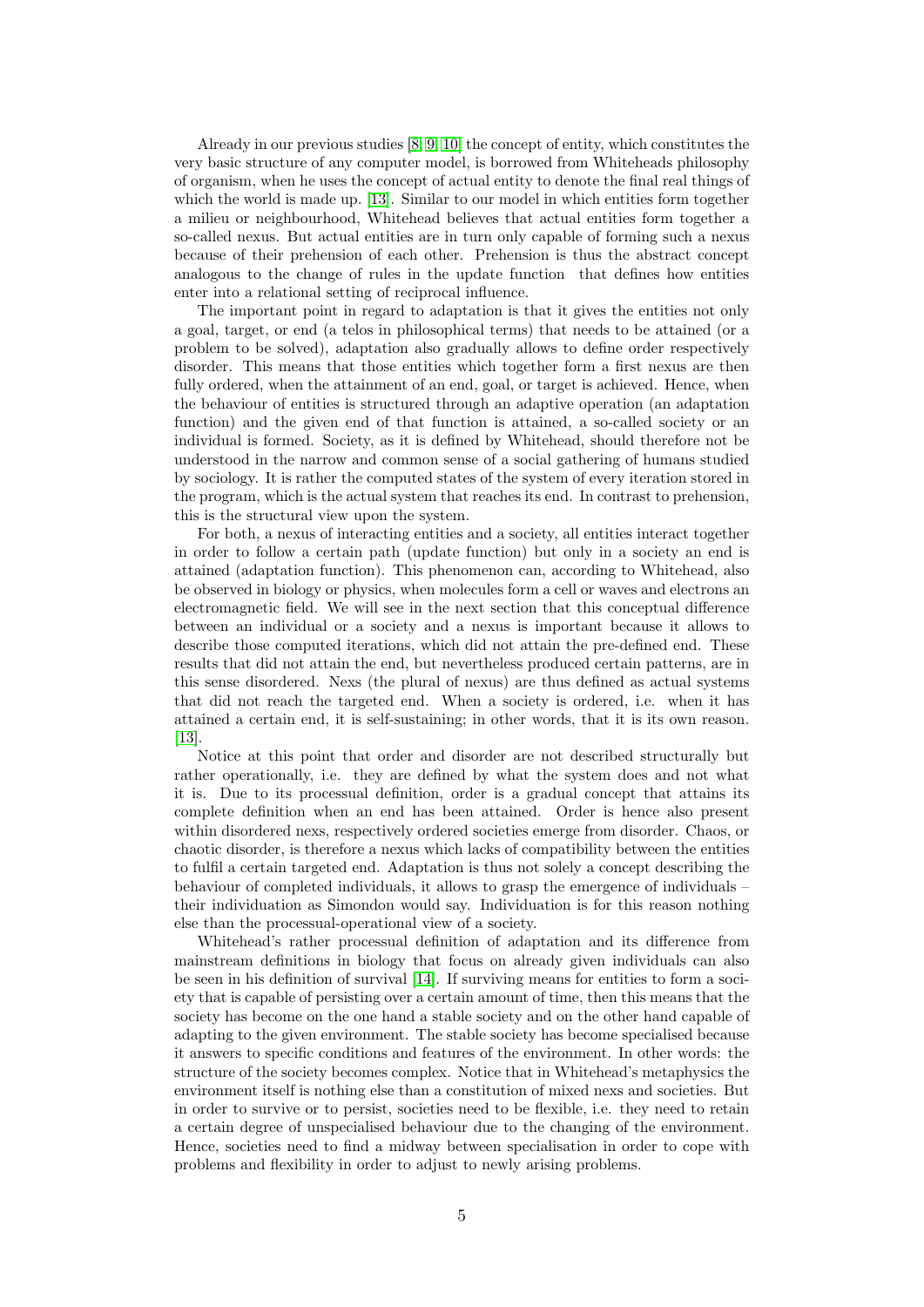It might also be that entities within societies are themselves societies such as molecules within a living cell. These molecules are then called a subordinate society. This in turn means that the concept of hierarchy and control needs to be introduced. On the one hand some societies have their own autonomy and order, on the other hand these same societies can be subdued to the control of other societies. A society in turn that manages to bring together different subordinate societies is defined as a structured society.

# 4 Adaptation and the Allagmatic Method

Here, we suggest to integrate adaptation into the system metamodel and the allagmatic method with the guidance of Whitehead's metaphysics. However, we first explain the details of the update function that was created and implemented according to the philosophy of Simondon [\[11\]](#page-8-10) in earlier studies [\[8,](#page-8-7) [9,](#page-8-8) [10\]](#page-8-9).

The distinction of structure and operation in a system is borrowed from Simondon but he also suggests that these operations act upon structures in three different regimes (Fig. [1\)](#page-3-0), which provides a general framework for describing the functioning of a system in terms of structure and operation. At the most abstract level in the virtual regime, the update function is an operation of the system model and is defined as a mathematical function  $\phi(\hat{e}_i, \hat{\mathcal{M}}_i, t, \mathcal{U}) : Q^{m+1} \to Q$ , where all its parameters remain abstract in that regime. Therefore,  $\phi$  is implemented as a method of the class SystemModel referring to  $S\mathcal{M}$ . The function itself is specific to the application and is thus not defined abstractly. Several existing and concrete update functions as used in elementary cellular automata [\[15\]](#page-8-14) and simple feedforward artificial neural networks [\[16\]](#page-8-15) are thus implemented in the class SystemModel. Please note that the parameters are the same for each of these methods and are implemented as generic type and with dynamic size to achieve the abstract description in the virtual regime. In the metastable regime, the main program instantiates a SystemModel object, where the types are defined and therefore concretised through template meta-programming. A vector with entity objects of the class Entity is created next and assigned to the member data entities of the class SystemModel. With that, the system is further concretised with the number of entities. In the same way,  $\mathcal M$  and  $\mathcal U$  are created and assigned to the member data milieus and updateRules of the class SystemModel, respectively. With that creation, the system is further concretised with the specific neighbourhood and thus topology of the entities as well as the specific update rule. By providing the number of time iterations  $t$ , the concretisation of the SystemModel object in the metastable regime is finished. In the actual regime, the SystemModel object is run or executed with the specified parameters for  $t$  iterations.

To run evolutionary computations that are capable of adapting, we extended our system metamodel with a further model building block called adaptation function in the present study guided by the metaphysics of Whitehead [\[13\]](#page-8-12). It is now described in a similar way as the update function in the previous paragraph in the context of the allagmatic method and its implementation in the system metamodel as well as the guidance from Simondon's and Whiteheads metaphysics with respect to adaptation. Again we start with the distinction of structure and operation acting in the three different regimes.

At the most abstract level in the virtual regime, the adaptation function is an operation of the system model and is defined as a mathematical function  $\psi(g, \mathcal{A}, \mathcal{P}, l)$ , where all its parameters remain abstract in that regime. Therefore,  $\psi$  is implemented as a method of the class SystemModel referring to  $S\mathcal{M}$ . The function itself is specific to the update function and is thus not defined abstractly. We implemented specific adaptation functions for cellular automata [\[15\]](#page-8-14) and simple feedforward artificial neural networks [\[16\]](#page-8-15) in the class SystemModel. There are  $2^8$  possible rules in the update function of an elementary cellular automata. We thus implemented an adaptation function that randomly selects one of these possible rules without considering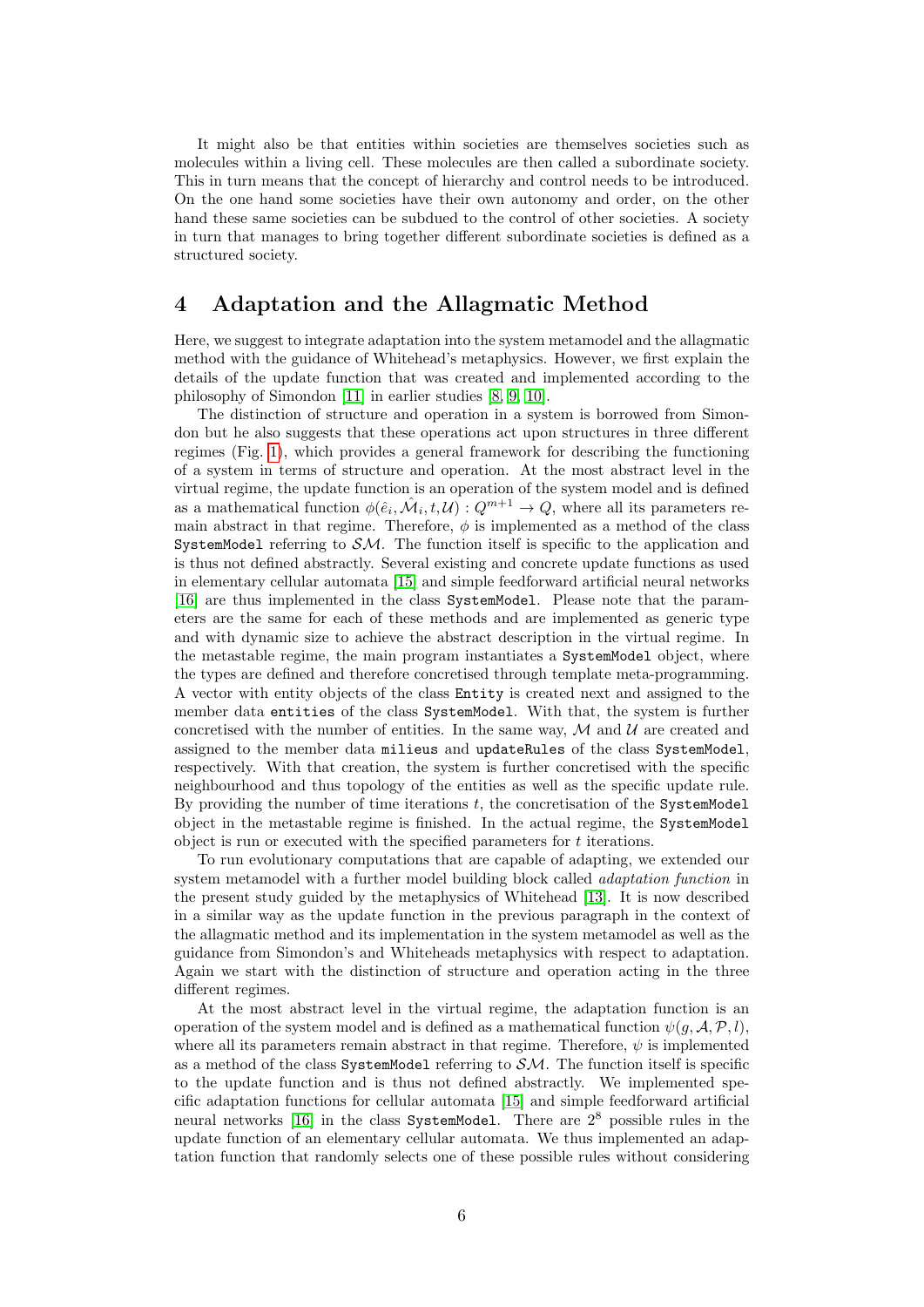any error or fitness measure. In contrast, for the update function of artificial neural networks, an adaptation function that adapts the weights of the network taking into account the error according to the so-called perceptron learning rule [\[16\]](#page-8-15). Both adaptation functions are implemented in the class SystemModel. Please note that although some parameters might not be used in a specific method, the ones that are used are the same for each of these methods and are implemented as generic type and with dynamic size to achieve the abstract description in the virtual regime. In the metastable regime (Fig. [1\)](#page-3-0), identical to the update function description above, the main program instantiates a SystemModel object, where the types are defined and therefore concretised through template meta-programming. A vector with entity objects of the class Entity is created next and assigned to the member data entities of the class SystemModel. With that, the system is further concretised with the number of entities. In the same way,  $\mathcal M$  and  $\mathcal U$  are created and assigned to the member data milieus and updateRules of the class SystemModel, respectively. With that creation, the system is further concretised with the specific neighbourhood and thus topology of the entities as well as the specific update rule. By providing the number of time iterations t, the concretisation of the SystemModel object in the metastable regime is finished if no adaptation is considered.

To include adaptation, the number of adaptation iterations g, the structures for adaptation rules  $A$  and adaptation end  $P$ , and loss tolerance l are defined and with that the system further concretised. Please note that  $A$  as well as  $U$  can be explicitly specified with the given structures or directly be implemented with the respective function. In the actual regime (Fig. [1\)](#page-3-0), the SystemModel object is run or executed with the specified parameters, that is with concrete number of entities e, milieu topology M, update function  $\phi$ , and number of time iterations t. Once t is achieved, adaptation takes place (Fig. [1\)](#page-3-0).

According to Whitehead, at this stage a nexus has been formed if the end  $\mathcal P$ is not yet reached or a society if the end  $P$  is reached. Thereby, nexus and also society refer to all the system's states at all time iterations in one adaption iteration, respectively. These system states are stored as member data of the SystemModel class. To decide whether or not the end has been reached, first and in any case of the adaption process, that is for every specified adaptation function specified, a loss is calculated. Loss relates to different terms such as error and fitness. It is application specific and needs to be specified as such for the different adaptation functions. In our computational experiment, we are searching for a specific sequence called *end* captured by the structure  $P$  and consisting of zeros and ones. The loss is calculated by the mean square error when comparing each position of the resulting sequence after  $t$  iterations with the end. Second and again in any case of the adaptation process, the update function is adapted. Specifically, the rules according to which the update function is working are updated. With that, prehension of entities is adapted since the entities will update according to different rules based on the entities's states in the milieu. Thus, an entity's prehension of its milieu is at every adaptation iteration different. Additionally but not in any case of specific adaptation functions, the adaptation of the update function takes into account an error or learning. In our computational experiment, the adaptation function for elementary cellular automata does not take into account any error or learning, it randomly selects from a given pool of update rules. In contrast, the adaptation function of the artificial neural network, takes into account the error of each neuron and adapts the network weights according to a learning rule. Once adaptation is finished, a new actual system with the adapted update function is created in the metastable system which is then run or executed again in the actual regime until the number of adaptation iterations  $q$  or a certain loss is reached.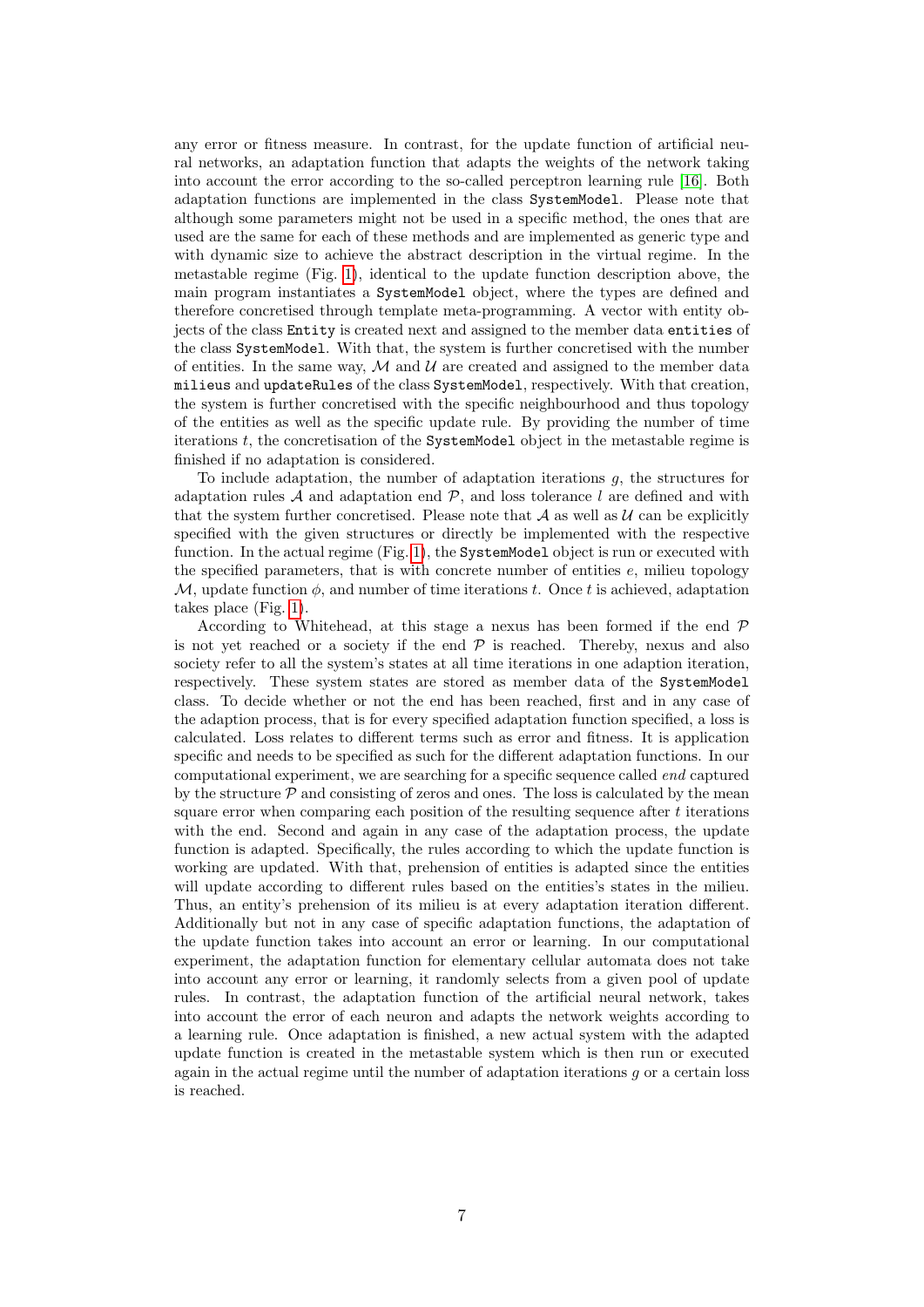### 5 Discussion

The additional value of the introduction of adaptation as adaptation function in our allagmatic method is, as we already highlighted, important because it gives a processual definition of adaptation that better fits to the computational aspect of evolutionary computation. Adaptation is not a concept operating on completed individuals or societies but it evolves with the emergence of nexs and their possible individuation process. This is important because it shows that adaptation is not outside of the system. It is an integrative feature of systems themselves. Adaptation is thus not an obscure and single concept, but a concept part of a whole system, playing a specific role in the creation of societies, i.e. individuals.

By the means of our created system metamodel, the processual emergence of nexs and societies through the different regimes, which as we have shown, are completely compatible with object-orientated programming, can be followed meticulously with the allagmatic method. The method gives guidance for the creation of a complete system with functions, parametrisation etc. This in turn also gives a better understanding of systems, because specific behaviour and emergent structures can be traced back to meta-theoretical concepts implemented in object-orientated code. This again is one of Whitehead's and also Simondon's important reasons to do metaphysics. The abstract concepts such as prehension, society, nexus, structure, operation and so on are supposed to find concrete applications in daily experiences; scientific and nonscientific alike. This is what we have shown in regard to the practice of computer modelling: first these concepts are capable of finding an implementation in objectorientated programming; second, once the abstract concepts have been successfully implemented, the computations are operating within the context of a broad elaborated system metamodel of different regimes giving each element its specific place of behaviour and factual arrangement. Metaphysical concepts are implementable. Thus, we speak of metaphysical computation.

# 6 Outlook

Our implementation of adaptation only refers to the emergence of nexs or societies, i.e. individuation processes. It does not show how these nexs or societies behave or act in regard to an external environment composed of other nexs and societies. This is not only a further question of implementation but also of interpretation. We have addressed this in section III by highlighting two concepts: survival and control of subordinate societies.

First the question arises if only societies survive within a whole computational universe or if also nexs can survive. This question can be answered with the topic of storage. That is to say, are nexs simply overwritten and not stored and then dying or are they kept alive by storing them? This can be compared in evolutionary computation with the question whether survival is bound to efficiency in the sense that only the best solutions to a problem are surviving or a random mating of societies is capable of reproduction. Due to the observed necessity of individuals to be at the same time flexible and specialised in order to survive, it might be useful to design computer models on the basis of a mixture of nexs and societies as this is already done in some evolutionary computations.

This in turn would mean to create so-called structured societies, i.e. societies composed of nexs and so-called subordinate societies, which are governed and controlled by the overarching structured society. This also means to introduce the concept of hierarchy and inside/outside boundaries: which society is from an operative and structural point of view part of another grander structured society and so on? Such definition of hierarchy, control, structured societies, and subordinate societies could for example also help to better define Stephen Wolfram's four classifications of cellular automata behaviour: stable, periodic, complex, chaotic [\[15\]](#page-8-14) . It thus allows an analysis of pat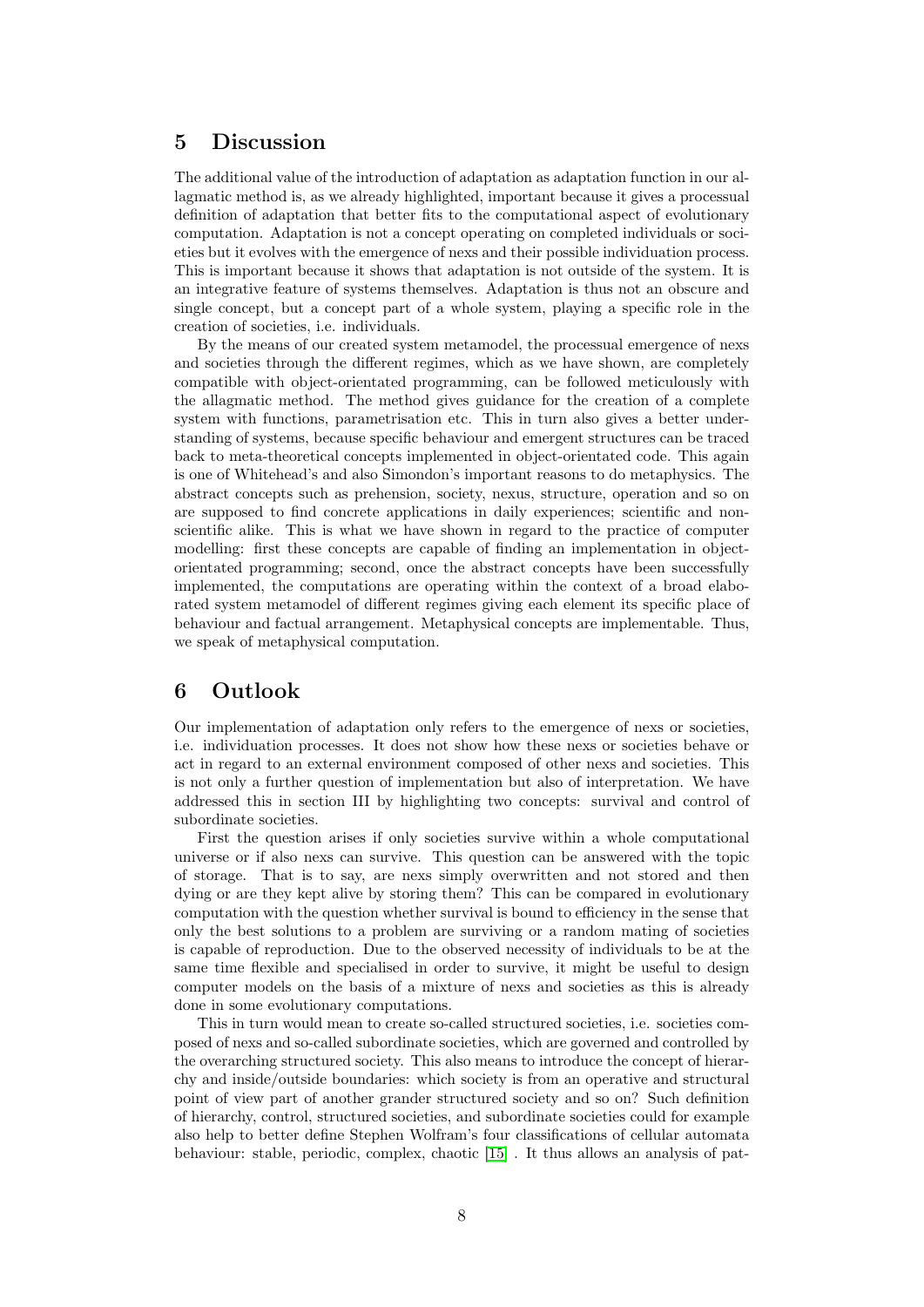tern creation, also similar to the ones conducted by Stuart A. Kauffman [\[17\]](#page-9-0) and Chris G. Langton [\[18\]](#page-9-1).

# <span id="page-8-0"></span>References

- [1] Kenneth De Jong, David Fogel, and Hans-Paul Schwefel. A history of evolutionary computation. In Thomas Bäck, David B. Fogel, and Zbigniew Michalewicz, editors, The Handbook of Evolutionary Computation, pages A2.3:1–12. Oxford University Press/IOP Publishing, New York, 1997.
- <span id="page-8-1"></span>[2] Thomas Bäck, Ulrich Hammel, and Hans-Paul Schwefel. Evolutionary computation: comments on the history and current state. IEEE Transactions on Evolutionary Computation, 1(1):3–17, 1997.
- <span id="page-8-2"></span>[3] Paul C. Jennings, Steen Lysgaard, Jens Strabo Hummelshoj, Tejs Vegge, and Thomas Bligaard. Genetic algorithms for computational materials discovery accelerated by machine learning. npj Computational Materials, 5, 2019.
- <span id="page-8-3"></span>[4] Jun-xuan Fan, Shu-zhong Shen, Douglas H. Erwin, Peter M. Sadler, Norman MacLeod, Qiu-ming Cheng, Xu-dong Hou, Jiao Yang, Xiang-dong Wang, Yue Wang, Hua Zhang, Xu Chen, Guo-xiang Li, Yi-chun Zhang, Yu-kun Shi, Dongxun Yuan, Qing Chen, Lin-na Zhang, Chao Li, and Ying-ying Zhao. A highresolution summary of cambrian to early triassic marine invertebrate biodiversity. Science, 367(6475):272–277, 2020.
- <span id="page-8-4"></span>[5] Aubin Thomas, Sylvain Barriere, Lucile Broseus, Julie Brooke, Claudio Lorenzi, Jean-Philippe Villemin, Gregory Beurier, Robert Sabatier, Christelle Reynes, Alban Mancheron, and William Ritchie. Gecko is a genetic algorithm to classify and explore high throughput sequencing data. Communications Biology, 2, 2019.
- <span id="page-8-5"></span>[6] Melanie Mitchell and Charles E. Taylor. Evolutionary computation: An overview. Annual Review of Ecology and Systematics, 30(1):593–616, 1999.
- <span id="page-8-6"></span>[7] John H. Holland. Complexity: A Very Short Introduction. Oxford University Press, New York, 2014.
- <span id="page-8-7"></span>[8] Patrik Christen and Olivier Del Fabbro. Cybernetical concepts for cellular automaton and artificial neural network modelling and implementation. 2019 IEEE International Conference on Systems, Man and Cybernetics (SMC), pages 4124– 4130, 2019. arXiv:2001.02037.
- <span id="page-8-8"></span>[9] Patrik Christen and Olivier Del Fabbro. Automatic programming of cellular automata and artificial neural networks guided by philosophy. In Rolf Dornberger, editor, New Trends in Business Information Systems and Technology: Digital Innovation and Digital Business Transformation, pages 131–146. Springer, Cham, 2020. arXiv:1905.04232.
- <span id="page-8-9"></span>[10] Patrik Christen. System metamodel formalism. arXiv:2005.01192, 2020.
- <span id="page-8-10"></span> $[11]$  Gilbert Simondon. L'individuation à la lumière des notions de forme et  $d'information.$  Editions Jérôme Millon, Grenoble, 2013.
- <span id="page-8-11"></span>[12] Didier Debaise. Speculative Empiricism: Revisiting Whitehead. Translated by Tomas Joseph Weber. Edinburgh University Press, Edinburgh, 2017.
- <span id="page-8-12"></span>[13] Alfred North Whitehead. Process and Reality: An Essay in Cosmology. The Free Press, New York, 1978.
- <span id="page-8-13"></span>[14] Michael Hampe. Die Wahrnehmung der Organismen: ber die Voraussetzungen einer naturalistischen Theorie der Erfahrung in der Metaphysik Whiteheads. Vandenhoeck & Ruprecht, Gttingen, 1990.
- <span id="page-8-14"></span>[15] Stephen Wolfram. A New Kind of Science. Wolfram Media, Champaign, 2002.
- <span id="page-8-15"></span>[16] Stuart J. Russel and Peter Norvig. Artificial Intelligence: A modern Approach. Prentice Hall, Upper Saddle River, 2010.